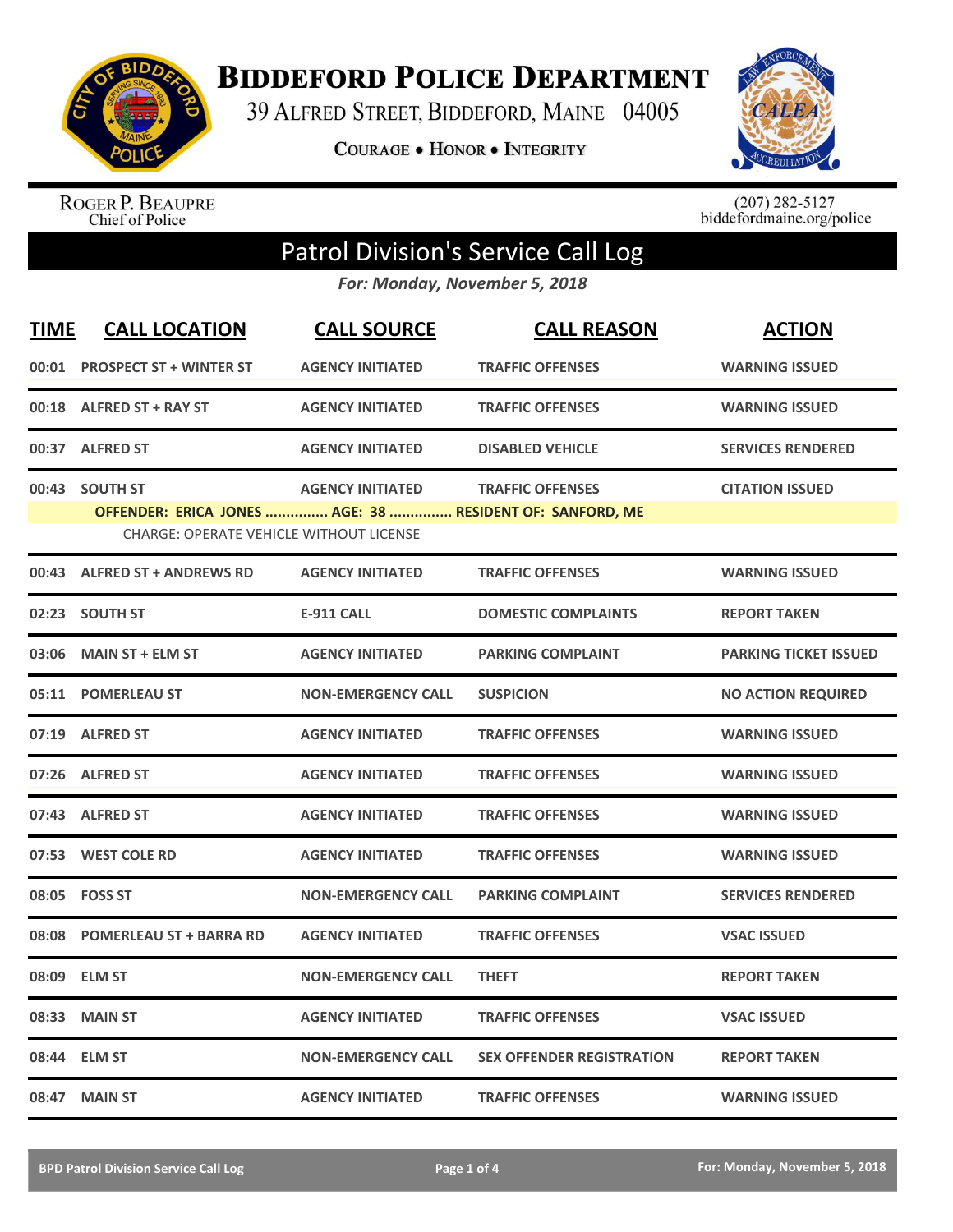| <b>TIME</b> | <b>CALL LOCATION</b>            | <b>CALL SOURCE</b>        | <b>CALL REASON</b>            | <b>ACTION</b>                |
|-------------|---------------------------------|---------------------------|-------------------------------|------------------------------|
|             | 08:50 LESSARD AVE               | <b>NON-EMERGENCY CALL</b> | <b>48HR RULE</b>              | <b>SERVICES RENDERED</b>     |
| 08:54       | <b>HARVEY ST</b>                | <b>AGENCY INITIATED</b>   | <b>TRAFFIC OFFENSES</b>       | <b>VEHICLE TOWED</b>         |
| 09:09       | <b>MAIN ST + WASHINGTON ST</b>  | <b>AGENCY INITIATED</b>   | <b>TRAFFIC OFFENSES</b>       | <b>WARNING ISSUED</b>        |
|             | 09:18 LANDRY ST                 | <b>NON-EMERGENCY CALL</b> | <b>SUSPICION</b>              | <b>SERVICES RENDERED</b>     |
|             | 09:24 CLIFFORD ST               | <b>NON-EMERGENCY CALL</b> | <b>ASSIST PD AGENCY</b>       | <b>NEGATIVE CONTACT</b>      |
| 09:29       | <b>MAIN ST</b>                  | <b>AGENCY INITIATED</b>   | <b>TRAFFIC OFFENSES</b>       | <b>VSAC ISSUED</b>           |
|             | 09:46 ALFRED ST                 | <b>AGENCY INITIATED</b>   | <b>PAPERWORK</b>              | <b>PAPERWORK NOT SERVED</b>  |
|             | 09:51 STATE ST                  | <b>AGENCY INITIATED</b>   | <b>PAPERWORK</b>              | <b>PAPERWORK NOT SERVED</b>  |
|             | 10:18 ALFRED ST                 | <b>AGENCY INITIATED</b>   | <b>PAPERWORK</b>              | <b>PAPERWORK NOT SERVED</b>  |
|             | 10:53 MAPLEWOOD AVE             | <b>AGENCY INITIATED</b>   | <b>ASSAULT</b>                | <b>ARREST(S) MADE</b>        |
|             | 11:02 ALFRED ST                 | <b>AGENCY INITIATED</b>   | <b>CAR SEAT DETAIL</b>        | <b>SERVICES RENDERED</b>     |
|             | 11:07 ALFRED ST                 | <b>WALK-IN AT STATION</b> | <b>COURT ORDERED CHECK IN</b> | <b>SERVICES RENDERED</b>     |
| 11:34       | <b>PRECOURT ST + BAKERS WAY</b> | <b>AGENCY INITIATED</b>   | <b>TRAFFIC OFFENSES</b>       | <b>WARNING ISSUED</b>        |
|             | 11:52 ALFRED ST                 | <b>AGENCY INITIATED</b>   | <b>TRAFFIC OFFENSES</b>       | <b>WARNING ISSUED</b>        |
|             | 11:56 BACON ST                  | <b>NON-EMERGENCY CALL</b> | <b>ARTICLES FOUND</b>         | <b>SERVICES RENDERED</b>     |
|             | 12:02 MAY ST                    | <b>AGENCY INITIATED</b>   | <b>TRAFFIC OFFENSES</b>       | <b>VSAC ISSUED</b>           |
|             | 12:05 MARINER WAY               | <b>OTHER</b>              | <b>PAPERWORK</b>              | <b>SERVICES RENDERED</b>     |
|             | 12:13 ADAMS ST                  | <b>NON-EMERGENCY CALL</b> | <b>PARKING COMPLAINT</b>      | <b>PARKING TICKET ISSUED</b> |
|             | 12:13 MAY ST + ORCHARD ST       | <b>NON-EMERGENCY CALL</b> | <b>ALL OTHER</b>              | <b>SERVICES RENDERED</b>     |
|             | 12:15 MAY ST                    | <b>AGENCY INITIATED</b>   | <b>TRAFFIC OFFENSES</b>       | <b>VSAC ISSUED</b>           |
|             | 12:36 HILL ST                   | <b>NON-EMERGENCY CALL</b> | <b>MISSING PERSON</b>         | <b>REPORT TAKEN</b>          |
|             | 12:38 POOL ST                   | <b>NON-EMERGENCY CALL</b> | <b>ANIMAL COMPLAINT</b>       | <b>SERVICES RENDERED</b>     |
|             | 13:02 ALFRED ST                 | <b>AGENCY INITIATED</b>   | <b>TRAFFIC OFFENSES</b>       | <b>VSAC ISSUED</b>           |
|             | 13:09 ALFRED ST                 | <b>NON-EMERGENCY CALL</b> | <b>COURT ORDERED CHECK IN</b> | <b>SERVICES RENDERED</b>     |
|             | 13:20 MAIN ST + LUNT ST         | <b>AGENCY INITIATED</b>   | <b>TRAFFIC OFFENSES</b>       | <b>WARNING ISSUED</b>        |
|             | 14:06 SOUTH ST + WENTWORTH ST   | <b>AGENCY INITIATED</b>   | <b>HARASSMENT</b>             | <b>SERVICES RENDERED</b>     |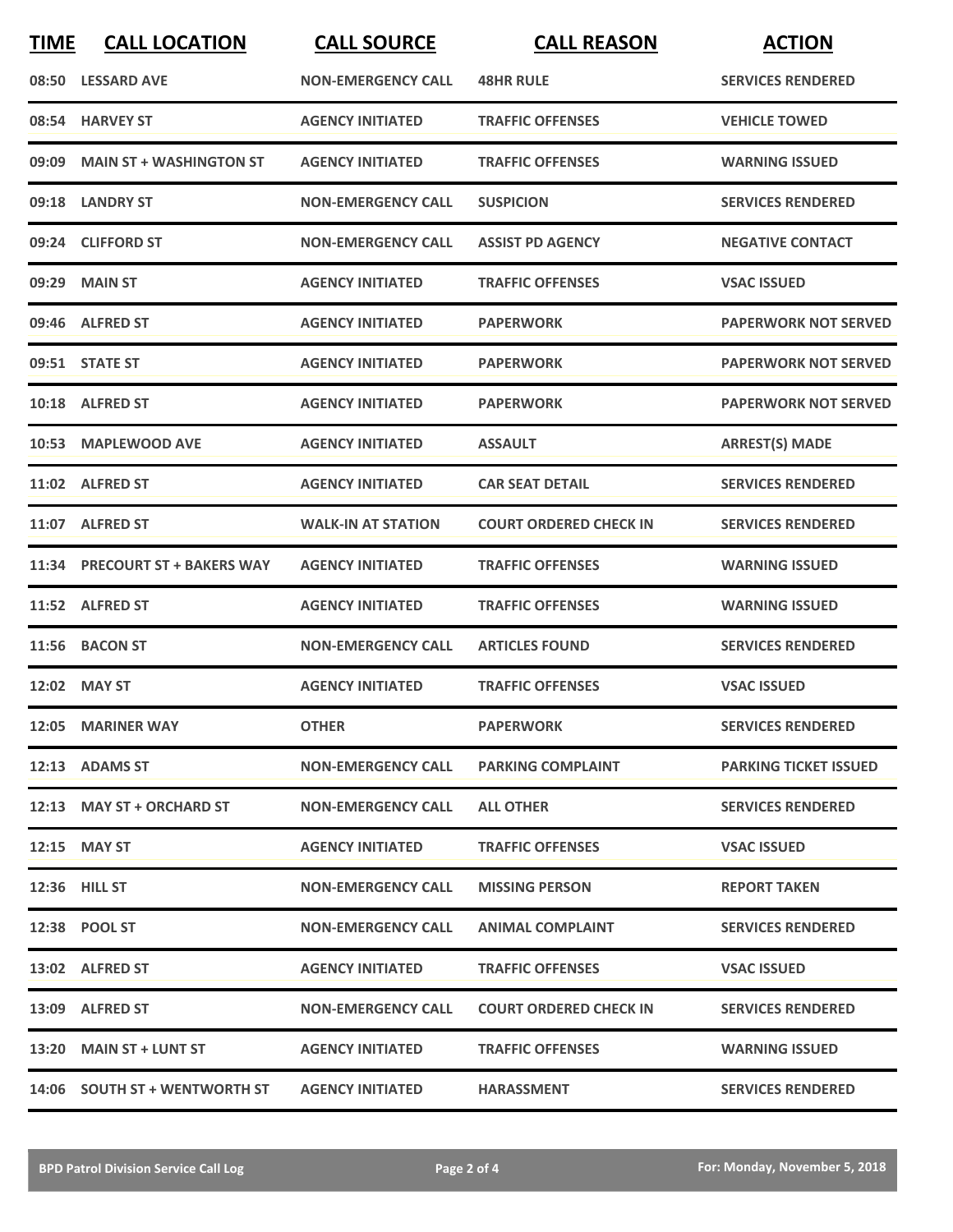| <b>TIME</b> | <b>CALL LOCATION</b>                                                                                        | <b>CALL SOURCE</b>                | <b>CALL REASON</b>                  | <b>ACTION</b>            |  |
|-------------|-------------------------------------------------------------------------------------------------------------|-----------------------------------|-------------------------------------|--------------------------|--|
|             | 14:07 ALFRED ST                                                                                             | <b>NON-EMERGENCY CALL</b>         | <b>COURT ORDERED CHECK IN</b>       | <b>SERVICES RENDERED</b> |  |
|             | 14:28 MARINER WAY                                                                                           | <b>E-911 CALL</b>                 | 911 MISUSE                          | <b>SERVICES RENDERED</b> |  |
|             | 14:29 WEST ST + GERTRUDE AVE                                                                                | <b>AGENCY INITIATED</b>           | <b>TRAFFIC OFFENSES</b>             | <b>VSAC ISSUED</b>       |  |
| 14:46       | <b>MAPLEWOOD AVE</b>                                                                                        | <b>NON-EMERGENCY CALL</b>         | <b>CRIM THREAT / TERRORIZING</b>    | <b>ARREST(S) MADE</b>    |  |
|             | OFFENDER: JUVENILE - D  AGE: 17  RESIDENT OF: BIDDEFORD, ME<br><b>CHARGE: TERRORIZING</b>                   |                                   |                                     |                          |  |
|             | 14:46 ALFRED ST                                                                                             | <b>WALK-IN AT STATION</b>         | <b>PROTECTION FROM ABUSE SERVIC</b> | <b>SERVICES RENDERED</b> |  |
|             | 15:17 ALFRED ST + MAY ST                                                                                    | <b>AGENCY INITIATED</b>           | <b>TRAFFIC OFFENSES</b>             | <b>WARNING ISSUED</b>    |  |
|             | 15:21 PIERSONS LN                                                                                           | <b>WALK-IN AT STATION</b>         | <b>THEFT</b>                        | <b>REPORT TAKEN</b>      |  |
|             | 15:46 PIERSONS LN                                                                                           | <b>NON-EMERGENCY CALL</b>         | <b>DOMESTIC COMPLAINTS</b>          | <b>SERVICES RENDERED</b> |  |
|             | 15:48 MASON ST                                                                                              | <b>AGENCY INITIATED</b>           | <b>SUSPICION</b>                    | <b>SERVICES RENDERED</b> |  |
|             | 16:15 ORCHARD ST                                                                                            | <b>AGENCY INITIATED</b>           | <b>ALL OTHER</b>                    | <b>SERVICES RENDERED</b> |  |
|             | 16:22 ALFRED ST + MAINE TPKE                                                                                | <b>E-911 CALL</b>                 | <b>DISABLED VEHICLE</b>             | <b>REMOVED HAZARD</b>    |  |
|             | <b>16:30 WACO DR</b>                                                                                        | <b>NON-EMERGENCY CALL</b>         | <b>TRAINING CALL</b>                | <b>SERVICES RENDERED</b> |  |
|             | 16:34 ALFRED ST                                                                                             | <b>WALK-IN AT STATION</b>         | <b>COURT ORDERED CHECK IN</b>       | <b>SERVICES RENDERED</b> |  |
|             | 16:36 LESSARD AVE                                                                                           | <b>WALK-IN AT STATION</b>         | <b>PAPERWORK</b>                    | <b>PAPERWORK SERVED</b>  |  |
|             | 16:42 ALFRED ST                                                                                             | <b>WALK-IN AT STATION</b>         | <b>PAPERWORK</b>                    | <b>SERVICES RENDERED</b> |  |
|             | 16:53 HILLS BEACH RD                                                                                        | NON-EMERGENCY CALL MISSING PERSON |                                     | <b>SERVICES RENDERED</b> |  |
|             | 16:58 ACORN ST                                                                                              | <b>E-911 CALL</b>                 | 911 MISUSE                          | <b>WARNING ISSUED</b>    |  |
|             | 17:29 PIERSONS LN                                                                                           | E-911 CALL                        | <b>DOMESTIC COMPLAINTS</b>          | <b>WARNING ISSUED</b>    |  |
|             | 18:23 ELM ST                                                                                                | <b>AGENCY INITIATED</b>           | <b>WARRANT ARREST</b>               | <b>NEGATIVE CONTACT</b>  |  |
|             | 18:23 POOL ST                                                                                               | <b>NON-EMERGENCY CALL</b>         | <b>DISABLED VEHICLE</b>             | <b>SERVICES RENDERED</b> |  |
|             | 18:30 POOL ST                                                                                               | <b>AGENCY INITIATED</b>           | <b>TRAFFIC OFFENSES</b>             | <b>WARNING ISSUED</b>    |  |
|             | 18:33 ALFRED ST                                                                                             | <b>WALK-IN AT STATION</b>         | <b>COURT ORDERED CHECK IN</b>       | <b>SERVICES RENDERED</b> |  |
|             | 18:36 MAIN ST                                                                                               | <b>NON-EMERGENCY CALL</b>         | <b>TRESPASSING</b>                  | <b>REPORT TAKEN</b>      |  |
|             | 18:45 HILL ST + POOL ST                                                                                     |                                   | AGENCY INITIATED TRAFFIC OFFENSES   | <b>CITATION ISSUED</b>   |  |
|             | OFFENDER: HEATHER V PENDLETON  AGE: 35  RESIDENT OF: BIDDEFORD, ME<br><b>CHARGE: ATTACHING FALSE PLATES</b> |                                   |                                     |                          |  |